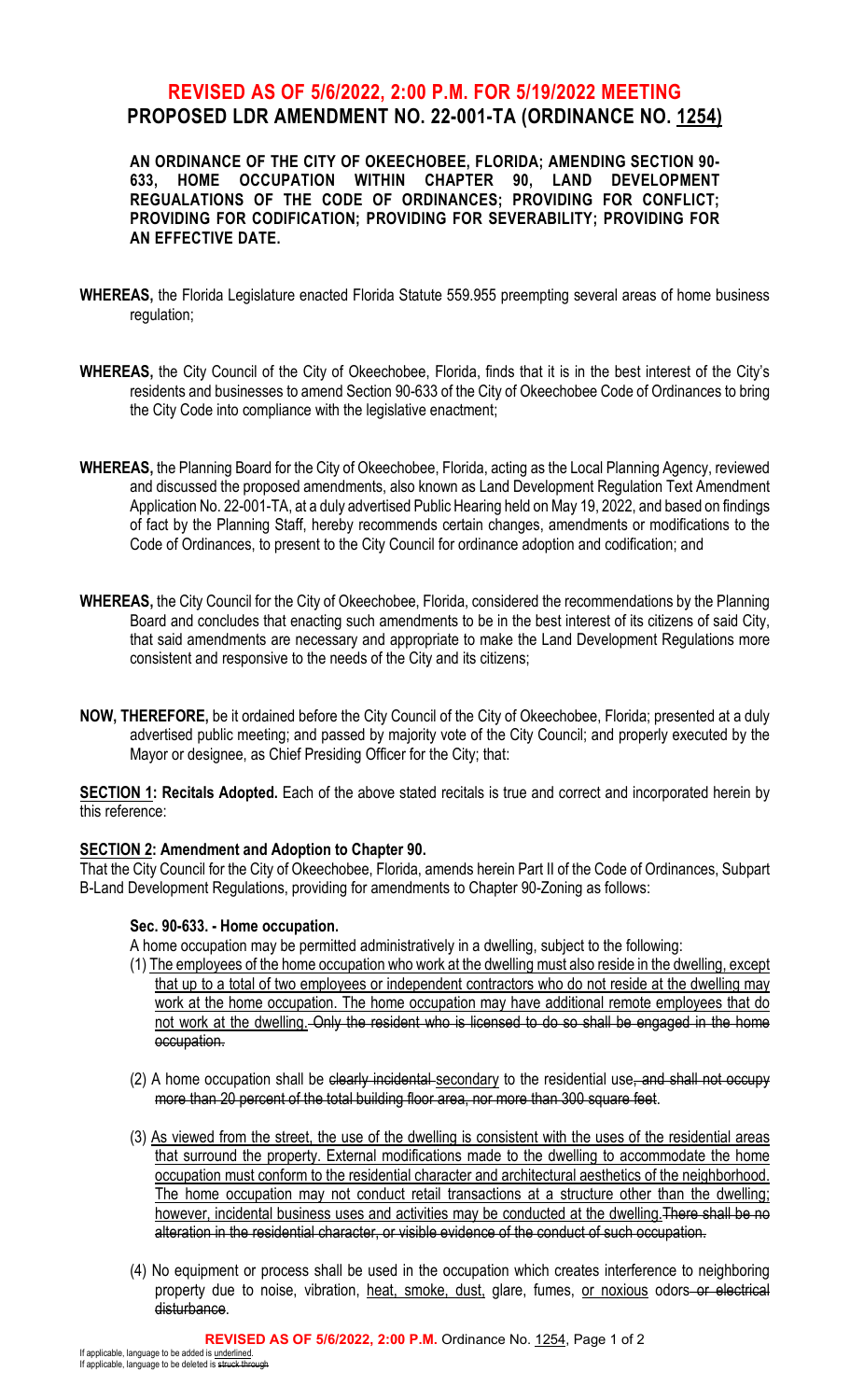- (5) Outdoor sStorage of materials or disposal at the dwelling of any corrosive, combustible, or other hazardous or flammable used in the home occupation is prohibited, except for garden produce.
- (6) Vehicles and trailers used in connection with the home occupation must be parked in legal parking spaces that are not located within the right-of-way, on or over a sidewalk, or on any unimproved surfaces at the dwelling. No goods or services shall be sold on the property.
- (7) Individual instruction in art, music or education may be given to one person at a time.
- (8) The following shall not be permitted as home occupations: a beauty shop or barbershop; group band, dance or swimming instruction; a dining facility or tea room; antique shop or giftshop; fortunetelling or similar activity; photographic studio; outdoor repair; retail sales; and a nursery school.

**SECTION 3: CONFLICT.** All ordinances or parts of ordinances in conflict herewith are hereby repealed.

**SECTION 4: INCLUSION IN THE CODE.** It is the intention of the City Council, and it is hereby ordained that the provisions of this Ordinance shall become and be made a part of the Code of the City of Okeechobee.

**SECTION 5: SEVERABILITY.** If any provision or portion of this ordinance is declared by any court of competent jurisdiction to be void, unconstitutional, or unenforceable, then all remaining provisions and portions of this ordinance shall remain in full force and effect.

**SECTION 6: EFFECTIVE DATE.** This Ordinance shall take effect immediately upon its passage.

**INTRODUCED** for First Reading and set for Final Public Hearing on this **7th** day of **June 2022**.

ATTEST:

Dowling R. Watford, Jr., Mayor

Lane Gamiotea, CMC, City Clerk

**PASSED AND ADOPTED** after Second and Final Public Hearing this **5th** day of **July 2022**.

ATTEST:

Dowling R. Watford, Jr., Mayor

Lane Gamiotea, CMC, City Clerk

## **REVIEWED FOR LEGAL SUFFICIENCY:**

John J. Fumero, City Attorney